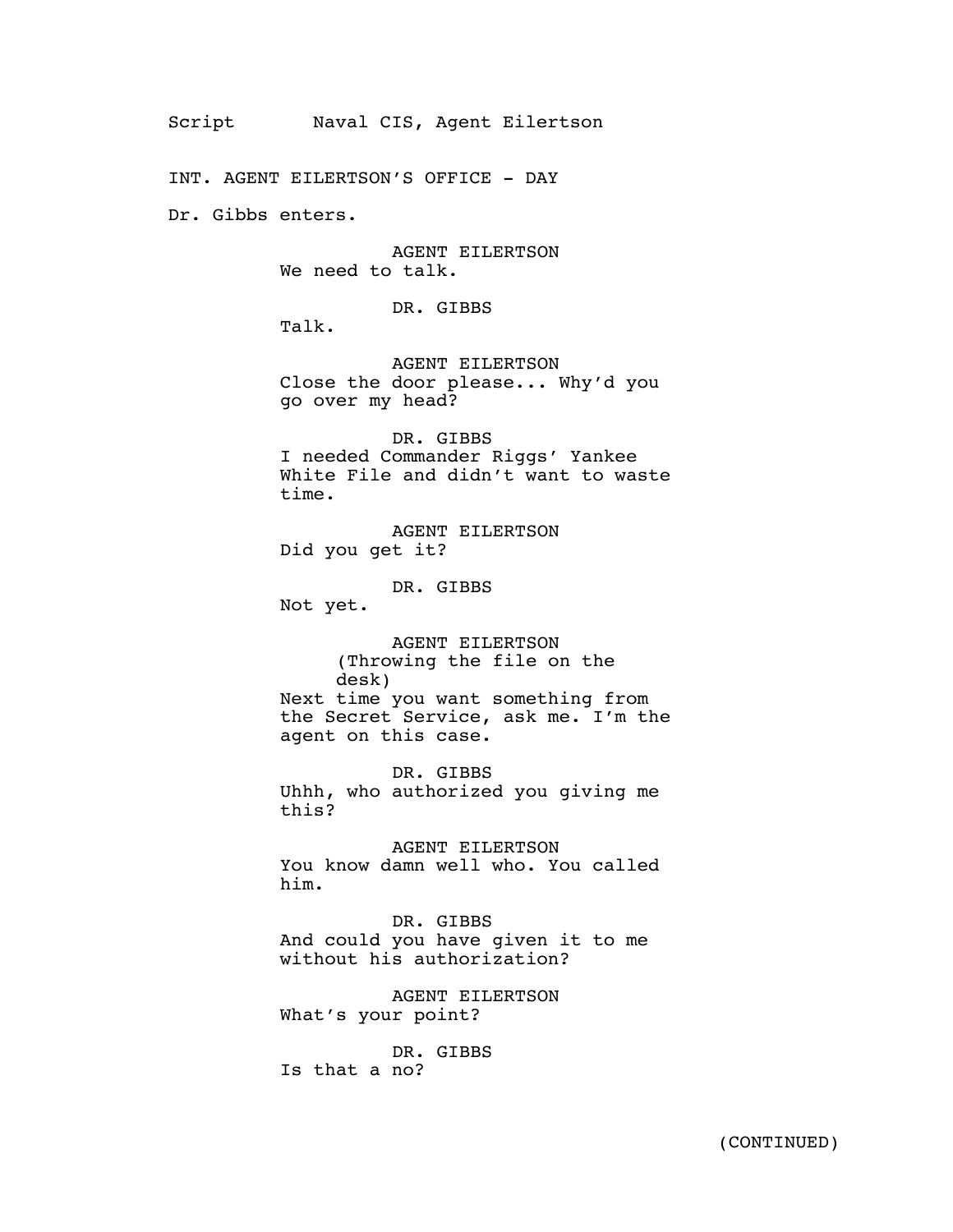AGENT EILERTSON We have protocol to follow.

DR. GIBBS

That's a no.

AGENT EILERTSON How would you feel if I went to your boss for an autopsy report?

DR. GIBBS Amused. He'd tell you to ask me.

AGENT EILERTSON You wouldn't need his permission?

DR. GIBBS

Nope.

AGENT EILERTSON For anything?

DR. GIBBS Only to go to the bathroom.

AGENT EILERTSON I'm not laughing.

DR. GIBBS I thought it was kind of funny.

AGENT EILERTSON Would you have gone over the head of a male agent?

DR. GIBBS When it comes to cutting red tape I am an equal opportunity offender.

AGENT EILERTSON I have my doubts. So, know this...I earned my jock strap a long time ago, Gibbs. You don't want to get in a pissing contest with me.

He starts to exit, then:

DR. GIBBS Hey! Doesn't it give you an empty feeling?